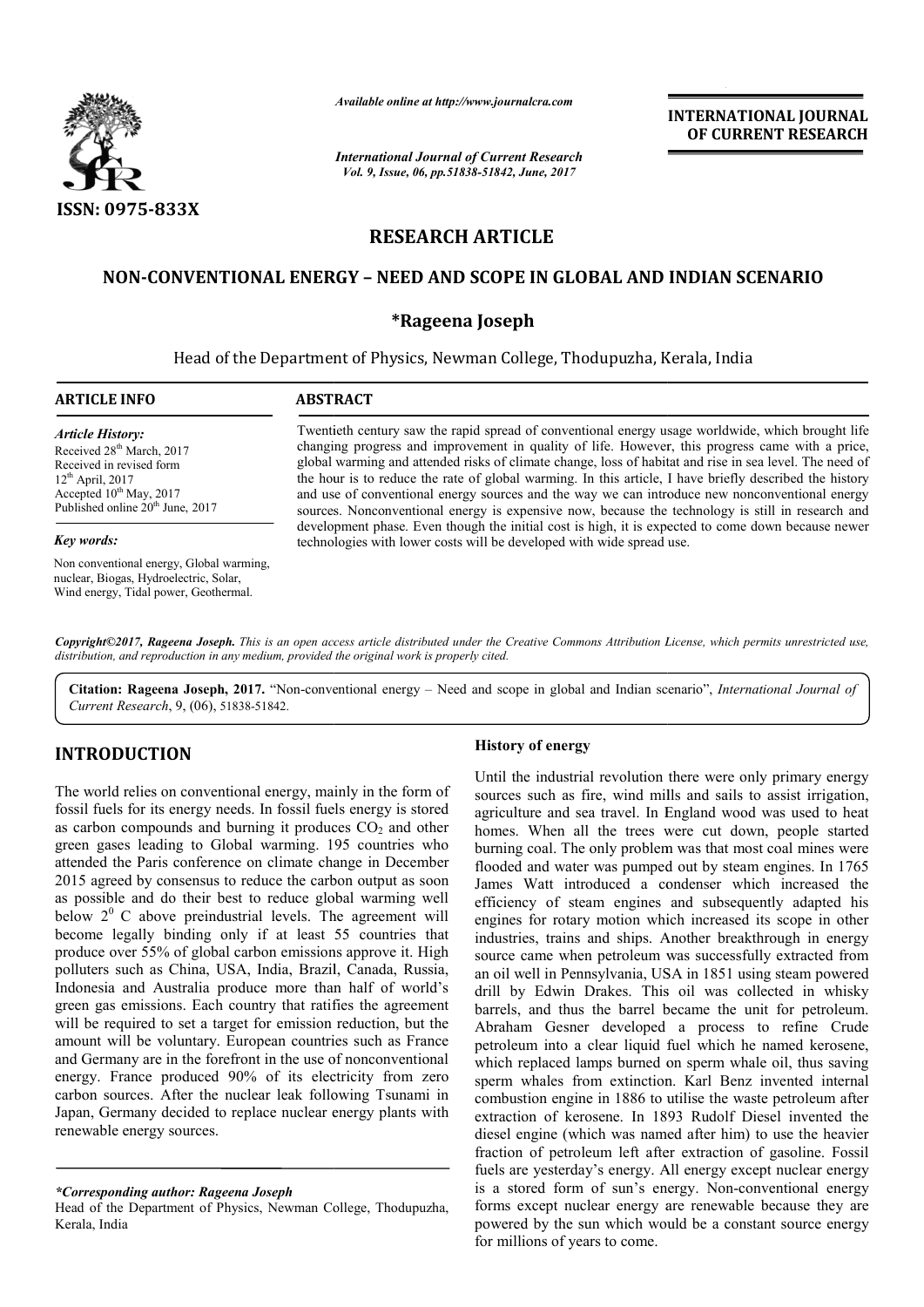#### **Biomass energy**

- Biogas
- Bio ethanol
- Biodiesel

Biogas is also called landfill gas because it is produced by natural degradation of bio-waste by bacterial action. Bio waste such as human and animal excreta, food waste, vegetable and plants waste and industrial waste involving organic materials can be used for generating methane gas which on combustion yield energy stored as chemical energy. Plants convert sun's energy into carbohydrates by photosynthesis which is the source of this energy. Biogas plants can be small scale, suitable for homes and hotels or large plants on an industrial scale. Large biogas plants may generate foul smell and therefore need to be away from residential areas. Bio ethanol is produced by fermentation of corn, sorghum, wheat, rice, sugarcane and potato. Some shrubs, grass and non-edible parts of plants can be used to produce cellulose ethanol. Currently 99% of bio ethanol produced is used to make E10 or gashol which contain 10% of ethanol and 90% gasoline. When 85% bio ethanol is combined with 15% gasoline we get E85 which requires special engines to use it as a fuel. Biodiesel is produced from vegetable oil such as soya bean and rapeseed oil and animal fat. By combining with petrol and diesel, bio ethanol and biodiesel reduce green gas emission. When biodiesel burns it produces 20-40% less greenhouse gases such as  $CO$ ,  $CO<sub>2</sub>$ ,  $SO<sub>2</sub>$  and unburned hydrocarbons. However, biodiesel produces 10% more N2O than petroleum diesel.

### **Disadvantages of bio ethanol and biodiesel**

- Deforestation. Forest is burned or cut down to plant soya bean, corn and other plants to produce biofuels. These plants are less efficient than a rain forest in absorbing  $CO<sub>2</sub>$  and therefore the net effect will be increased carbon emission. Deforestation can lead to loss of wild life due to habitat loss and decreased biodiversity of fauna and flora. Deforestation can lead to reduced rainfall because 90% of rain in rainforest is generated by the forest itself.
- When grains are used to produce biofuels, it become less available for human consumption and it may lead to famine.

There is a strong case for biogas where people own sufficient livestock: the dung from two cows typically suffices to meet the cooking requirements of a household. As the fuel is produced on site, there are limited distribution challenges or costs beyond the delivery of the equipment. Even though a higher initial investment is required than for the other options (and access to finance therefore needs to be provided), the absence of ongoing fuel costs mean that the annualized cost over the lifetime of the equipment is significantly lower than that for LPG. Replacing LPG with biogas in Thailand resulted in savings per household of more than \$70 per year. This is most relevant in some rural and peri-urban settings especially in South Asia.

## **Nuclear Energy**

Nuclear energy is currently produced by nuclear fission which involves radioactive substances and the end products of nuclear fission can also be radioactive. Nuclear fission is a

very efficient way of power generation due the high amount of energy released by conversion of small amount of matter as evidenced by the mass energy equation  $E = MC^2$ . Building and maintaining a nuclear reactor is expensive and the facility needs long time and huge expenditure for decommissioning after nuclear fission is stopped. Explosion in a nuclear plant can have catastrophic consequences as happened in Chernobyl in Ukraine. We also need to take into consideration the impact of natural calamities such as earthquakes and tsunamis on immediate and long-term radiation exposure to people working in the plant and the wider population who may be affected. Nuclear fusion on the other hand involves no radioactive

substances and is safe. Since initiation of nuclear fusion requires generation of 15millon degree C temperature, currently we have no commercially usable technique to create suns here on earth. A collaboration of 50 nations including India is building a facility in Europe to test the possibility of large scale fusion reaction. Small scale fusion has been successfully achieved by several countries, so we need worldwide collaboration for technology to advance.

### **Nuclear Energy in India**

India currently produces 5780 MWe of energy from its 21 reactors which covers 3%of domestic energy production. This fell short of the ambitious three stage nuclear programme envisaged by the founding chairman of Atomic Energy Commission of India Homi Bhabha in the 1950's through the use of Uranium and Thorium reserves. India has only 1-2% of U<sup>235</sup> reserves; however, it has 25% of global reserves of Thorium. Thorium is not a fissile element however it can be transmuted to  $U^{233}$  which is used for nuclear fission. Natural Uranium in India contains only  $0.7\%$  of  $U^{235}$ , most of the remaining is  $U^{238}$ . Natural Uranium in other countries contain up to  $14\%$ U<sup>235</sup>. So Homi Bhabha proposed a three-stage nuclear fission procedure to suite India's high Thorium reserves.

#### **Bhabha's 3 stage procedure**

**Stage 1**: Natural Uranium fuelled Pressurised Heavy Water Reactors (PHWR) to produce Plutonium.  $U^{235}$  in the natural Uranium undergoes fission producing electricity and  $U^{238}$  is converted to Plutonium 239.

**Stage 2**: Plutonium fuelled Fast Breeder Reactors (FBR) produce electricity and convert Thorium into  $U^{233}$ . FBR uses a mixed oxide fuel made from  $P^{239}$  recovered by reprocessing of spent fuel from stage 1 and natural Uranium. In FBR,  $P^{239}$ undergo fission to produce electricity.  $U^{238}$  in natural uranium is converted to additional  $P^{239}$ . So FBR is designed to breed more fuel than it consumes. Once enough  $P^{239}$  is built up Thorium  $^{232}$  is introduced which is transmutated to  $U^{233}$ . The surplus  $P^{239}$  bred into each reactor can be used to set up more such reactors.

**Stage 3:** A Stage 3 reactor is a thermal breeder reactor involving a self-sustaining series of Thorium <sup>232</sup> and  $U^{233}$ fuelled reactors. Once the reactor is in full swing it can be refuelled by naturally occurring Thorium alone. However large-scale Thorium deployment is possible only after attaining the 50GW capacity from first two stages. Large scale Thorium utilisation is expected only by 2050 unless accelerated stage 1 and 2 production of nuclear fuels is achieved by imported Uranium. As there is a long delay for the direct utilisation of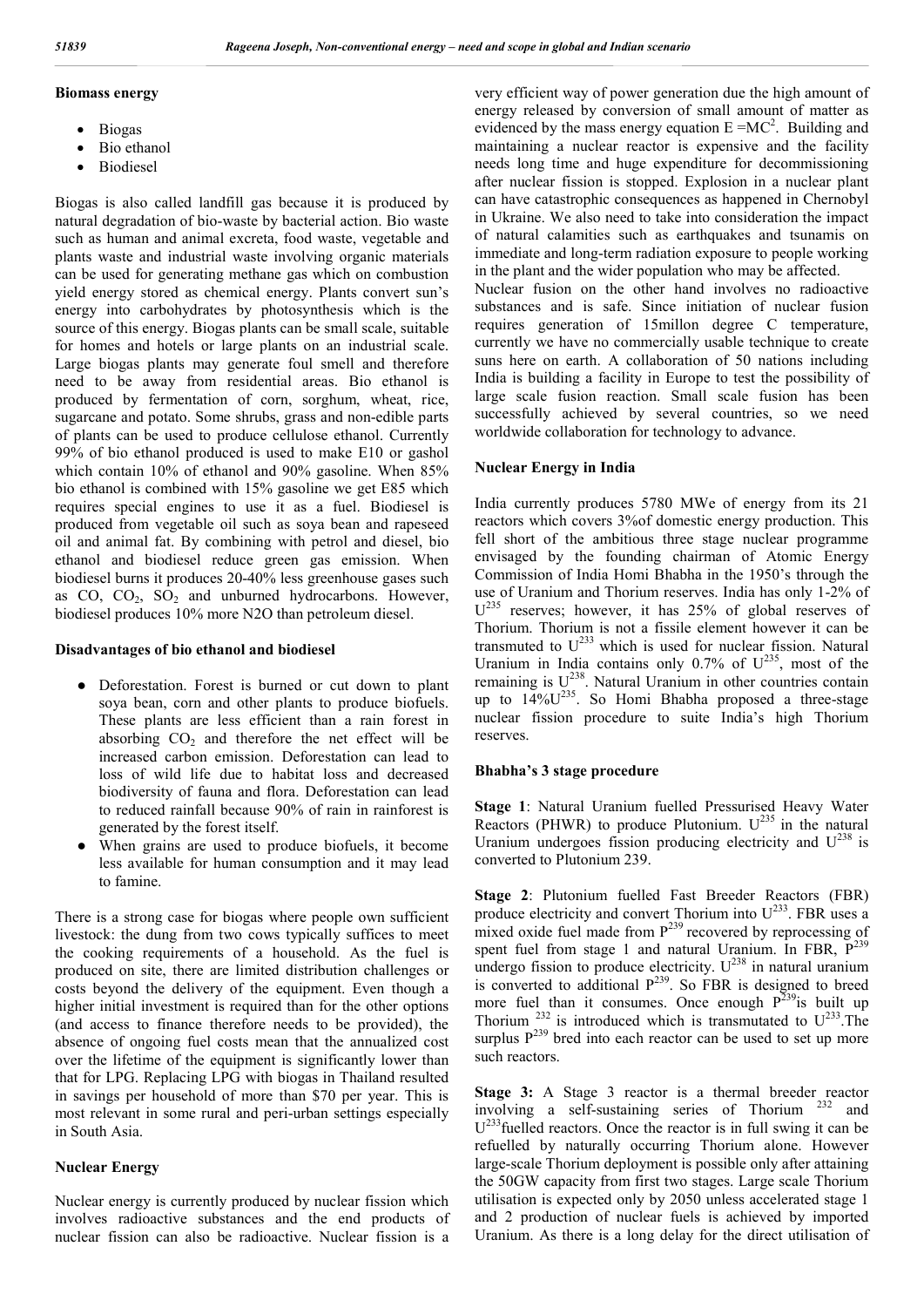Thorium, three other options are considered of which AHWR (Advanced Heavy Water Reactor) is ready for deployment. In 2014 our Prime minister urged the DAE (Department of Atomic Energy) to increase the current output of 5.3GWe to 17 GWe by 2024. In November 2015 NPCIL revised a target of 14.5GWe by 2024. This will only be possible with substantial import of Uranium. The 12<sup>th</sup>five-year plan envisages to start work on eight 700MV PHWR, two 500MW FBR and one 300AHWR and eight light water reactors with foreign technical cooperation. Our aim is to produce 600GWe by 2050 to provide half the electricity need by nuclear power.

#### **Hydroelectric Power**

Hydroelectric power is the first large scale form of renewable energy. China is a world leader in hydroelectric power. It produces 17% of it's total energy from hydroelectric projects. The present installed capacity for India as of July 2015 is 42GWe which will provide 15.22% of total electricity generated in India. India ranks  $5<sup>th</sup>$  in the world in terms of usable hydroelectric power potential with an estimated potential of 148GWe. With current dams in construction which will add 13GWe to a total capacity of 55GWe, this puts the total tapped capacity at 33% of available potential. Canada & Brazil harnessed around 69& 48% of their capacity, whereas SreeLanka has harnessed 96% of its capacity. Over 93% hydroelectric potential in North East India especially the Brahmaputra basin is untapped. Most of India's hydroelectric power falls in the seismic zone 5, hence careful planning and precautions are essential in building new dams.

#### **Advantages**

- Hydroelectric power is relatively cheap. It cost about 5 US cents to generate 1KW electricity from a hydro station larger than 10MW. The three Gorge dam in China is calculated to pay off its building cost within 7- 8 years after construction
- Hydroelectric stations have long economic lives. Some are active even after 100 years of energy production
- It is a flexible source of energy; energy production can be increased or decreased very quickly depending on demand.
- Where a dam serves multiple purposes, hydropower generators can be added with little extra cost.
- It need only minimal labour power to run it

#### **Disadvantages**

- It can submerge large areas of land under water and cause habitat fragmentation of wild life and this may lead to loss of biodiversity.
- It can destroy local aquatic ecosystems both upstream and downstream of the dam
- Sometimes the dam gets filled with silt and this will reduce storage capacity and its ability to control floods along with causing horizontal pressure on the upstream of the dam
- The world Commission on dams has estimated that 40-80 million people worldwide has been displaced from catchment area of dams. The displaced people are not often rehabilitated.
- Submerged vegetation in the dam reservoir can release the greenhouse gas methane. Where the reservoir is large compared to power generation (less than 10Watts

per square meter reservoir surface) and if the forest was not cleared prior to dam construction it produces more greenhouse gases than coal powered thermal plant.

#### **Solar Power**

Solar power is produced by the conversion of sunlight into electricity, either directly by photovoltaic cell or indirectly using concentrated solar power (CSP) which uses lenses or mirrors and tracking systems to focus large area of sunlight into a small beam. PV cell converts sunlight into electricity by photovoltaic effect which is direct current. This is converted to AC and can be used for homes and utilities or connected to grid. CSP uses heat of sun's radiation to generate electricity by conventional steam driven turbines. CSP is usually used in desert areas where large turbines can be built. It has been noticed that birds are burned to flames by this high heat generated by focussing light to one point. PV systems have low maintenance cost up to 9% of the cost of electricity, whereas CSP has up to 17% maintenance cost. The life cycle greenhouse emission of solar power is in the range of 22 and 46 gram per kilowatt per hour for solar thermal and solar PV respectively. The greenhouse gas emission can be eliminated by switching to low carbon power from renewable sources to manufacture and transport solar devices. Worldwide growth of PV cells has averaged at 40% per annum. PV systems use no fuel and operate over 25-40 years. The international conference on Solar PV investments estimates that PV system will pay back in 8-12 years. Grid parity, the point at which the cost of PV electricity is equal to or cheaper than the price of grid power is more easily achieved in areas with abundant sunlight and high cost of electricity like California in USA. Grid parity was first achieved in Spain in 2013. When PV is fed into grid, two systems of payment exists. In netmetering, the price of electricity produced is the same as price supplied to the customer. As a promotional deal in Feed in Tariff (FIT) the price paid per kilowatt hour exceeds the price of grid electricity.

## **Rural Electrification**

Lack of electricity infrastructure is one of the main hurdles in the development of rural India. India's grid system is considerably under-developed, with major sections of its populace still surviving off-grid. As of 2004, about 80,000 of the nation's villages had not yet become electrified. Of these villages, 18,000 could not be electrified through an extension of the conventional grid. A target for electrifying 5,000 such villages was set for the Tenth National Five Year Plan (2002– 2007). As of 2004, more than 2,700 villages and hamlets had been electrified, mainly using solar photovoltaic systems. Developments in cheap solar technology are considered as a potential alternative that allows an electricity infrastructure consisting of a network of local-grid clusters. It could allow bypassing (or at least relieving) the need to install expensive, long-distance, centralized power delivery systems and yet bring cheap electricity to the masses. Land is a scarce resource in India and per capita land availability is low. Dedication of land area for exclusive installation of solar arrays might have to compete with other necessities that require land. The amount of land required for utility-scale solar power plants currently approximately  $1 \text{ km}^2$  (250 acres) for every 40–60 MW generated — may pose a strain on India's available land resource. One alternative is to use the water surface area available on canals, lakes, reservoirs and sea for locating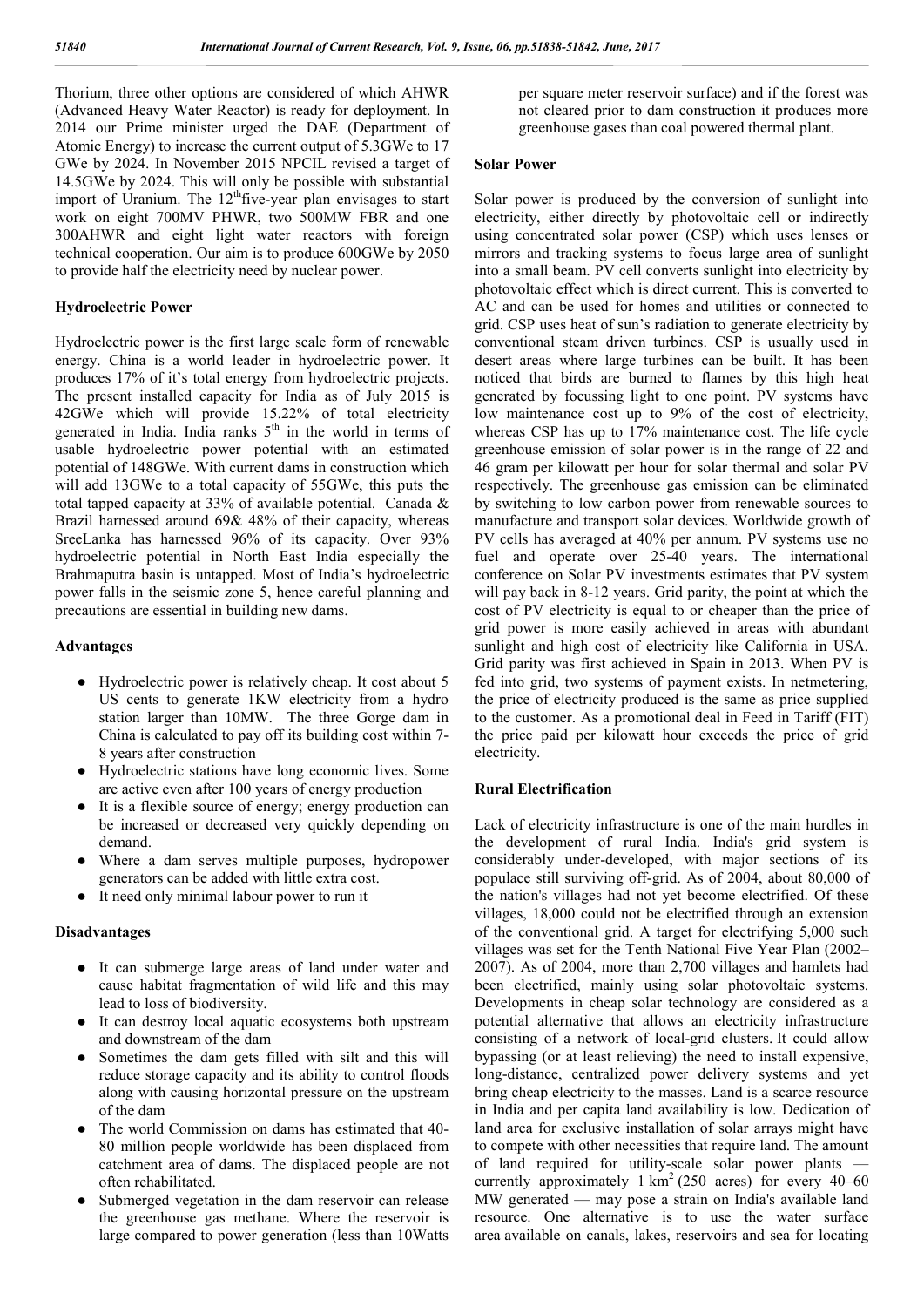large capacity solar power plants. These water bodies can also provide the water needed for periodic cleaning of the solar panels. It is also possible to use the highways and rail tracks to avoid excessive cost of land nearer to load centres and minimise transmission lines cost by installing solar power plants at nearly 10 meters height above the roads or rail tracks. It would also protect the highways of damage from rain  $\&$ intense summer heat and offer additional comfort to the commuters.

Over the past 10 years, cumulative wind power capacity in the United States increased an average of 30% per year, outpacing the 28% growth rate in worldwide capacity. The world has seen a new record in new wind installations, adding 64GW within the year 2015. The total wind capacity of the world has reached 435 GW. In 2015 the global growth rate was 17.2 % which was higher than the previous year (16.4 %). Amongst the top 15 markets, Brazil, Poland, China and Turkey were the most dynamic countries and saw the strongest growth

|                                    | Vestas V90-3.0 MW Wind Turbine | Photovoltaic solar panels (PV) |
|------------------------------------|--------------------------------|--------------------------------|
| Energy consumed (kWh)              | 4,304,221                      | 577.5 (28,126,560)             |
| Energy generated/year (kWh)        | 7,890,000                      | 162                            |
| Total kg of C02 emitted            | 19,971.59                      | 226.8 (11,046,067)             |
| Grams of CO2/1kWh                  | 4.64                           | 70                             |
| <b>Energy Balance</b>              | 6.6 months                     | 3.2 years                      |
| Energy Return on Investment (EROI) | 36.5:1                         | 5:1                            |

The architecture more suitable for most of India would be a highly distributed set of individual rooftop power generation systems, all connected via a local grid. However, erecting such an infrastructure, which does not enjoy the economies of large scale solar panel deployment, needs the market price of solar technology deployment to substantially decline, so that it attracts the average family size household consumer. That might be possible in the future, because PV is projected to continue its current cost reductions and be able to compete with fossil fuel. Indian government has recently reduced the solar power purchase price from 5.79 Rs/KWh to 4.43 Rs/KWh in view of steep fall in the cost of the solar power generation equipment. The applicable tariff is after allowing either viability gap funding (VGF) or accelerated depreciation (AD) incentives. Government can provide subsidies to produce PV panels, in which case there will be reduction in the market price and this can lead to more usage of solar power in India. Power from imported coal and domestically-produced natural gas currently costs around Rs 4.5 / KWh and it is increasing with time. Experts believe that ultra-mega solar power plants like the upcoming world's largest 4,000 MW UMPP in Rajasthan would be able to produce power for around Rs 5 / KWh.

#### **Wind energy**

Wind energy is produced from the air flow through wind turbines to mechanical power generators to produce electricity. Wind power, as an alternative to burning fossil fuels, is plentiful, renewable, widely distributed, clean, produces no greenhouse gas emissions during operation, and uses little land. The net effects on the environment are far less problematic than those of non-renewable power sources. Wind farms consist of many individual wind turbines which are connected to the electric power transmission network. Onshore wind is an inexpensive source of electricity, competitive with or in many places cheaper than coal or gas plants. Offshore wind is steadier and stronger than on land, and offshore farms have less visual impact, but construction and maintenance costs are considerably higher. Small onshore wind farms can feed some energy into the grid or provide electricity to isolated off-grid locations. As of 2015, Denmark generates 40% of its electricity from wind and at least 83 other countries around the world are using wind power to supply their electricity grids. Wind power capacity has expanded to 369,553 MW by December 2014. Yearly wind energy production is growing rapidly and has reached around 4% of worldwide electricity usage, 11.4% in the European Union.

rates. China has once more underpinned its role as the global wind power leader, adding 33 GW of new capacity. This represents a market share of 51.8 %. The US market saw good performance with 8, 6 GW of added capacity, the strongest growth since 2012. The table below gives a comparison of energy output of wind turbines and solar panels. Energy balance is the amount of time a wind turbine or solar panel need to generate electricity in order to make up for the amount of energy, in kWh, consumed during its manufacturing. Energy Return on Investment is the ratio of the quantity of energy supplied to the quantity of energy used in the supply process. Overall wind energy is better than solar panels in terms of impact on environment. Wind farms takes less land to install. Hence it is better suited for India where land availability per person is much less.

## **Tidal energy**

Tidal energy is a form of hydropower that converts the energy obtained from tides into useful forms of power, mainly electricity. Although not yet widely used, tidal power has potential for future electricity generation. Tides are more predictable than wind energy and solar power. Among sources of renewable energy, tidal power has traditionally suffered from relatively high cost and limited availability of sites with sufficiently high tidal ranges or flow velocities, thus constricting its total availability. However, many recent<sup>[</sup>technological developments and improvements, both in design (e.g. dynamic tidal power, tidal lagoons) and turbine technology (e.g. new axial turbines, cross flow turbines), indicate that the total availability of tidal power may be much higher than previously assumed, and that economic and environmental costs may be brought down to competitive levels.

#### **Geothermal power**

Many geothermal plants are operating throughout the world. The oldest geothermal power station is in Italy. In New Zealand. Geothermal power accounts for 40% of total installed capacity. Iceland also generates most of its electricity from geothermal plants. Earth's interior is made of magna at a temperature of 1000-1200<sup>0</sup>C. When surface water penetrates crust it turns into steam and come out as hot springs or geysers. Molten magma also contains water which it releases as steam which is used for producing electricity. At present geothermal energy makes a very small, but locally important, contribution